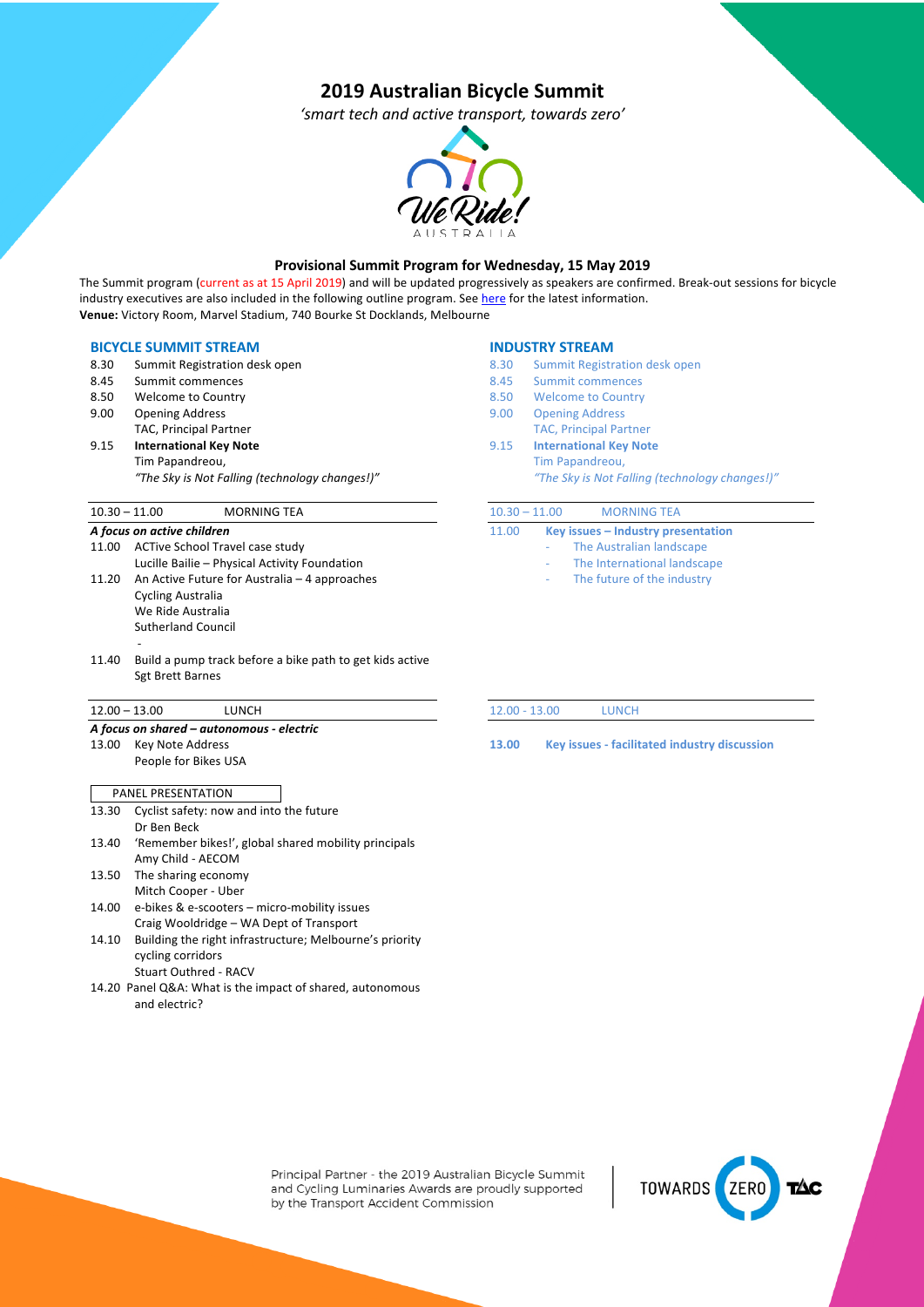# **2019 Australian Bicycle Summit**

*'smart tech and active transport, towards zero'*



## **Provisional Summit Program for Wednesday, 15 May 2019**

The Summit program (current as at 3 April 2019) and will be updated progressively as speakers are confirmed. Break-out sessions for bicycle industry executives are also included in the following outline program. See here for the latest information. **Venue:** Victory Room, Marvel Stadium, 740 Bourke St Docklands, Melbourne

| $15.00 - 15.30$ | <b>AFTERNOON TEA</b>                                   | $15.00 - 15.30$ | <b>AFTERNOON TEA</b>                             |
|-----------------|--------------------------------------------------------|-----------------|--------------------------------------------------|
| 15.30           | Key Note: Who is deciding how we travel                | 15.30           | Who is deciding how we travel                    |
|                 | - people, government or big business?                  |                 | - people, government or big business?            |
|                 | Ken Kroeger - Seeing Machines                          |                 | Ken Kroeger - Seeing Machines                    |
| 16.00           | Key Note: Movement & Place (title TBC)                 | 16.00           | Key Note: 'Movement & Place' (title TBC)         |
|                 | Mary Haverland - WSP                                   |                 | Mary Haverland - WSP                             |
| 16.30           | Reflections 2019 Australian Bicycle Summit + Consensus | 16.30           | Reflections 2019 Australian Bicycle Summit +     |
|                 | Statement - National Roundtable                        |                 | <b>Consensus Statement - National Roundtable</b> |
| 17.00           | Closing Address - TAC, Principal Partner               | 17.00           | Closing Address - TAC, Principal Partner         |
| 17.15           | Close of Summit                                        | 17.15           | <b>Close of Summit</b>                           |

## GALA DINNER

| 19.00 | 15th Cycling Luminaries Awards Gala Dinner                     |
|-------|----------------------------------------------------------------|
| 19.35 | Launch of 2019 Summit video                                    |
|       | Ministerial/Government Key Note                                |
|       | <b>Guest Dinner speaker</b>                                    |
|       | Chris Isles - Director Place Design Group                      |
|       | Announcement of Cycling Luminaries Awards Finalists and Winner |
| 22.00 | <b>Gala Dinner close</b>                                       |

Principal Partner - the 2019 Australian Bicycle Summit and Cycling Luminaries Awards are proudly supported by the Transport Accident Commission